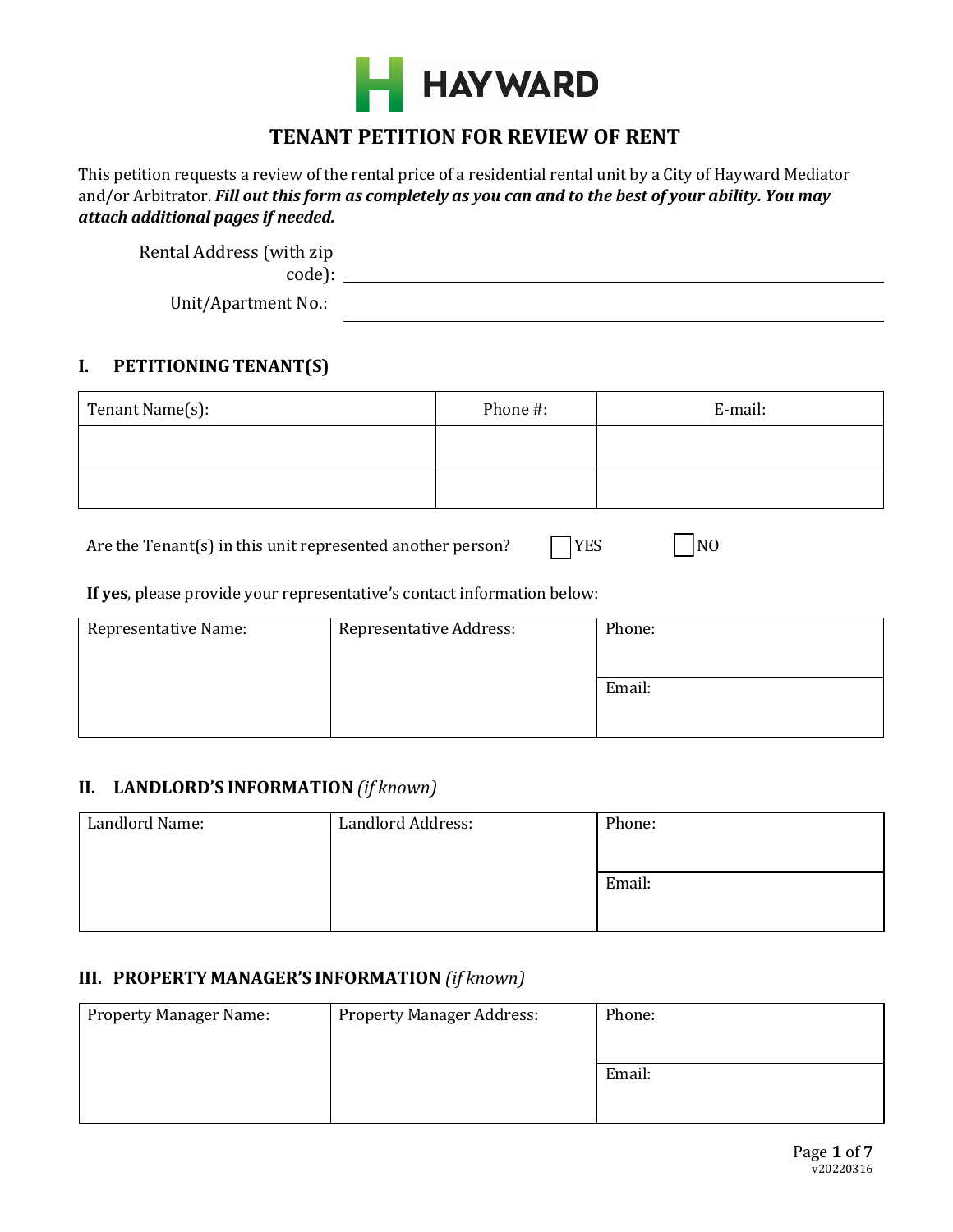

# **IV. REASON(S) FOR FILING THIS PETITION**

| A. Check all that you think apply: |                                                                                                                                                                                    |  |
|------------------------------------|------------------------------------------------------------------------------------------------------------------------------------------------------------------------------------|--|
| 1.                                 | I did not receive lawful notice of a rent increase, banked increase, or increase in government-<br>utility service cost in accordance with Section 12-1.05(d) and Section 12-1.15. |  |
| 2 <sub>1</sub>                     | I received an annual rent increase above the allowable Rent Increase Threshold.                                                                                                    |  |
| 3.                                 | I'm disputing a banking calculation; or I received a banked increase with annual rent<br>increase that is above 10%.                                                               |  |
| $\overline{4}$                     | I received an increase in utility costs of more than 1% of my current rent.                                                                                                        |  |
| 5.                                 | I'm requesting a reduction in Rent because of a reduction in Housing Services.                                                                                                     |  |
| 6.                                 | I'm contesting a capital improvement cost as unlawful or calculated incorrectly.                                                                                                   |  |
| 7.                                 | I'm requesting review of a rent increase because the property has health, safety, fire,<br>building violations, or repairs that the landlord will not make.                        |  |
| 8.                                 | Other (please explain):                                                                                                                                                            |  |
|                                    | Please provide a summary of your reasons for filing this petition:                                                                                                                 |  |
|                                    |                                                                                                                                                                                    |  |
|                                    |                                                                                                                                                                                    |  |
|                                    |                                                                                                                                                                                    |  |
|                                    | <b>R</b> Please provide the following information                                                                                                                                  |  |

| B. Please provide the following information. |                                                                    |  |
|----------------------------------------------|--------------------------------------------------------------------|--|
| <b>Your Current Rent:</b>                    | <u> 1989 - Andrea Station Barbara, amerikan personal (h. 1989)</u> |  |
| <b>Effective Date of Rent</b><br>Increase:   |                                                                    |  |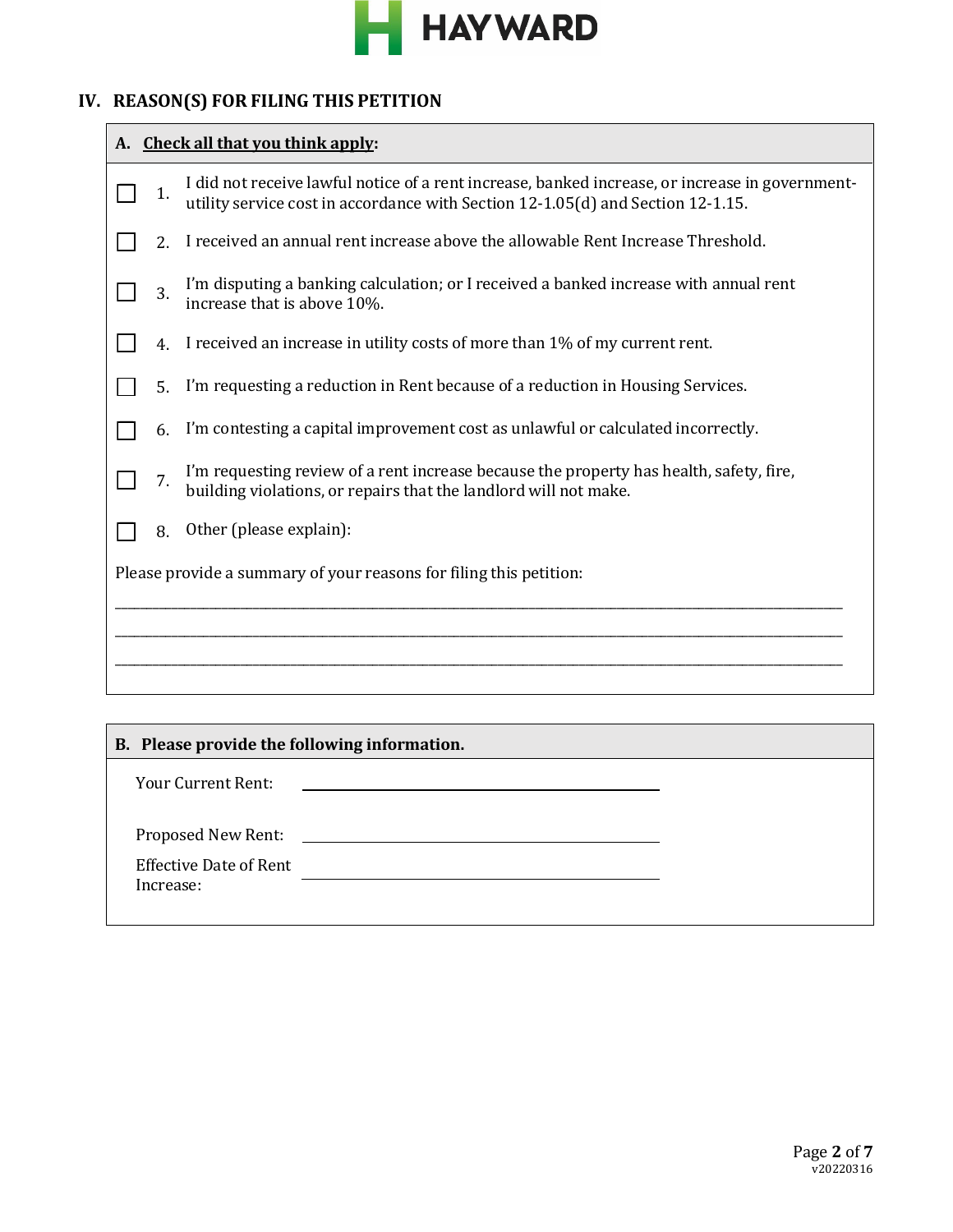

\_\_\_\_\_\_\_\_\_\_\_\_\_\_\_\_\_\_\_\_\_\_\_\_\_\_\_\_\_\_\_\_\_\_

**C. What is the approximate date that you received notice of increase OR the date you learned you did not receive proper notice?** *Attach copy of the notice.*

Approximate date notice received:

Г

**OR** 

Approximate date you learned you did not receive proper notice:

|    | <b>D.</b> If you checked 5 above <i>(decrease in housing services)</i> answer the following questions:                                |    |                                                                                                                                             |
|----|---------------------------------------------------------------------------------------------------------------------------------------|----|---------------------------------------------------------------------------------------------------------------------------------------------|
| 1. | What service(s) was/were reduced?                                                                                                     | 2. | Who is affected by this service reduction?<br>(just you, other tenants, entire complex, etc.)                                               |
| 3. | Approximately when did the change happen<br>and how long did it last?                                                                 | 4. | Were you notified of the change? If so,<br>how (verbally or in writing) and when?                                                           |
| 5. | If you weren't notified of the change, did you<br>inform the landlord of the change? If so, how<br>(verbally or in writing) and when? | 6. | Has the landlord done anything to restore the<br>service or compensate tenants for the loss of<br>service? If so, what did the landlord do? |
|    | 7. What's the approximate monthly value of the service? (your best guess is fine)                                                     |    |                                                                                                                                             |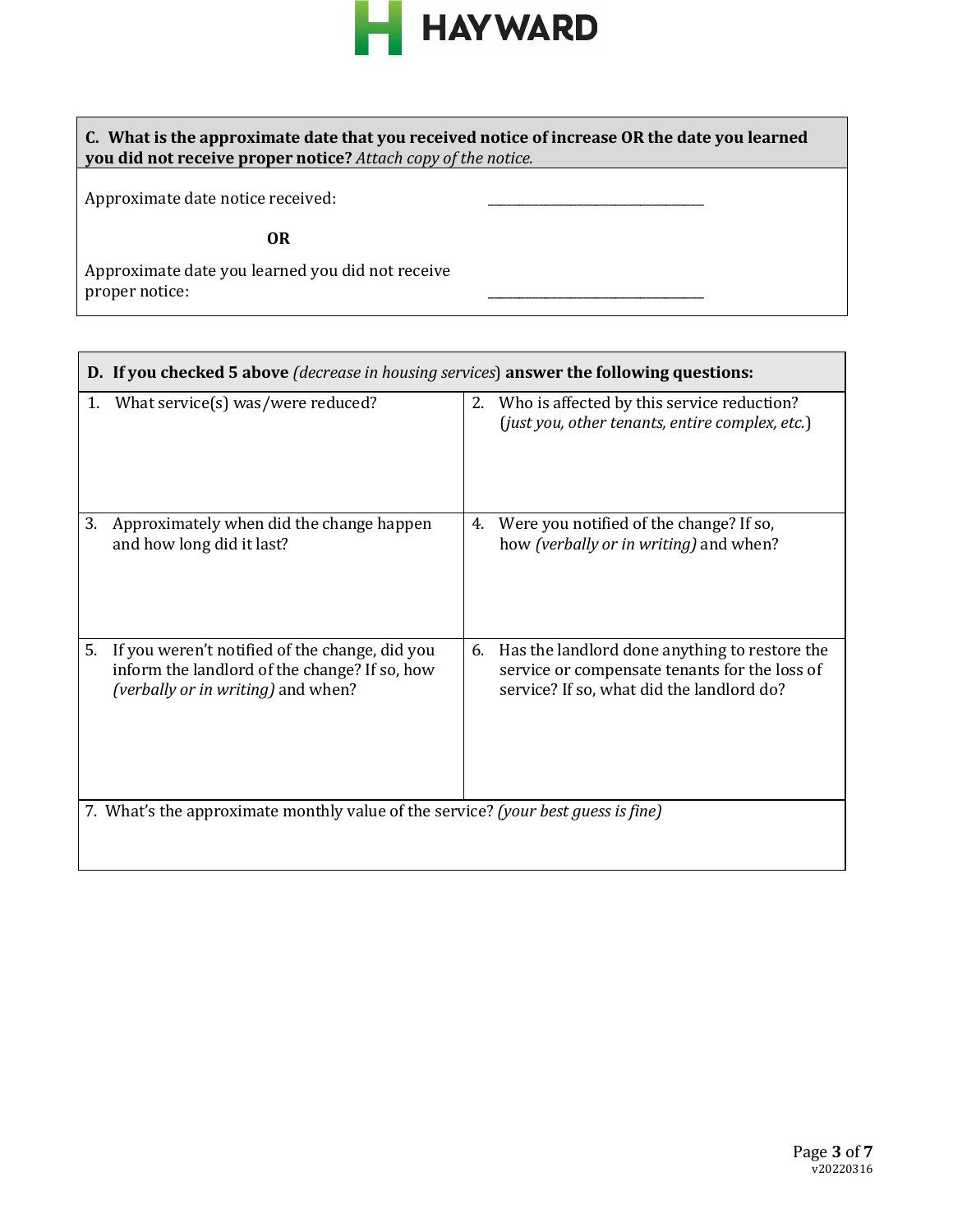

| E. If you checked 7 above (the property has repair needs or code violations) answer the following<br>questions:                                                            |                                                                                          |
|----------------------------------------------------------------------------------------------------------------------------------------------------------------------------|------------------------------------------------------------------------------------------|
| Did you tell the landlord about the problem(s)?<br>$\Box$ YES<br>1.<br>1a. If so, how did you notify them? (e.g., email, text, call, in-person) __________________________ | $\square$ NO                                                                             |
| 1b. Approximately what date or dates did you notify them? ______________________                                                                                           |                                                                                          |
| 2. Please describe the health, safety, fire and building violations, or outstanding repairs.                                                                               |                                                                                          |
| 3. Please list the date(s) problem(s) started<br>and/or date(s) of code violation report(s):                                                                               | 4. Who is affected by these problems? (just<br>you, other tenants, entire complex, etc.) |
| 5. Has the landlord taken any steps to fix the problem(s)? If so, what did the landlord do?                                                                                |                                                                                          |
| 6. Is/are the problem(s) still on-going? If more than one issue, state all that are still on-going.                                                                        |                                                                                          |
| 7. How has/have the problem(s) affected you?                                                                                                                               |                                                                                          |

**F. Meet and confer requirement: REMEMBER, within ten (10) days of filing this petition, try to contact the landlord to discuss the problem or dispute.**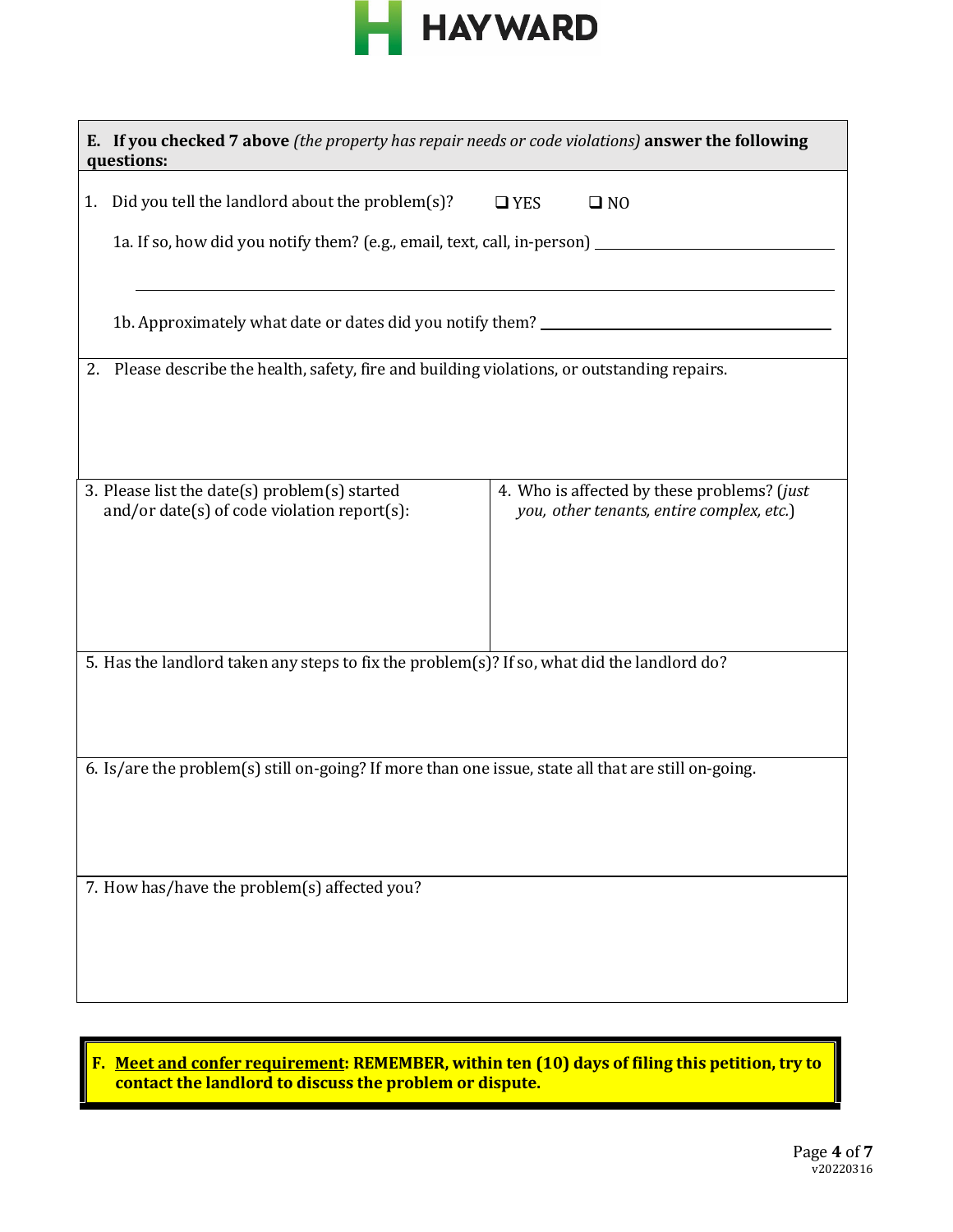

#### **IV. SUPPORTING DOCUMENTS**

Please check which documents you are submitting with this petition:

| Notice of rent or other increase | Copies of communication $-e$ -mails,<br>letters, texts, etc. |
|----------------------------------|--------------------------------------------------------------|
| Copy of lease                    | <b>Photos</b>                                                |
| Code violation report $(s)$      | Other (please specify): $\overline{\phantom{a}}$             |

## **V. MEDIATION/ARBITRATION**

A. Mediation: The first step in the RRSO petition process is mediation. Mediation is a confidential meeting with the tenant(s) and the landlord or the landlord's representative facilitated by a professional neutral mediator. The mediator will help the parties discuss the issues presented in this petition and assist them in reaching an agreement. If no agreement is reached through mediation, the case proceeds to arbitration. Similar to a court proceeding, an arbitrator hears the case and makes a legally binding decision based on the parties' arguments and evidence.

Pursuant to Section 12-1.07(i), parties may agree to waive mediation and proceed directly to arbitration. Such a request must be in writing and must be made no later than seven (7) days before the mediation date.



I wish to waive mediation and proceed directly to arbitration.

#### B. Scheduling:

The Mediation/Arbitration will be scheduled no earlier than fourteen (14) days and no later than thirty (30) days after the acceptance of filing the petition. Please identify dates/times you are available during that time frame after that time and if there are specific dates/times you are not available (*you may be general – e.g. "Mondays and Wednesdays - am available after 3p.m."*). Mediations/Arbitrations can take 2 to 3 hours.

Do you need an interpreter for the mediation/arbitration?

- **Example 3** YES Language:
- $\Box$  NO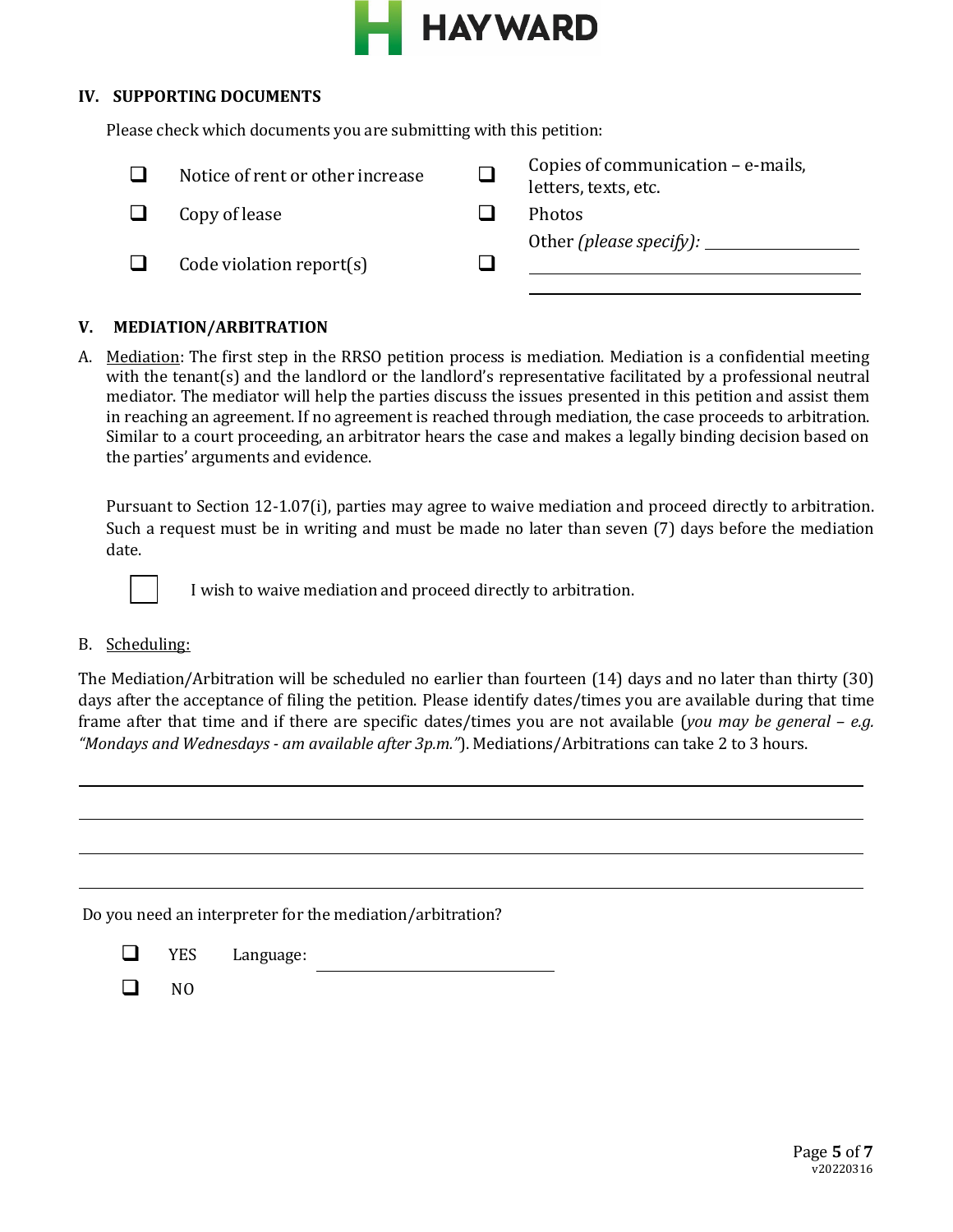

### C. Settlement Terms (optional)

For the purpose of expediting a resolution to the issues presented in this petition, what are your proposed agreement terms that would resolve the issues *(e.g. percentage of rent increase, terms to resolve service reductions etc.)*:

| Mail petition and attachments to:            | <b>Contact Information for Rent Review Office</b> |
|----------------------------------------------|---------------------------------------------------|
|                                              |                                                   |
| Rent Review Office                           | Monday through Friday                             |
| 777 B Street                                 | $8:30$ a.m. $-12:00$ p.m.                         |
| Fourth Floor                                 | $1:00$ p.m. $-5:00$ p.m.                          |
| Hayward, CA 94541                            | Closed $12:00$ p.m. $-1:00$ p.m.                  |
|                                              |                                                   |
| Petitions must be received within 30 days of | E-mail: housing@hayward-ca.gov                    |
| the Notice of Rent Increase.                 | Phone: (510) 583-4454                             |

*[Signature page follows]*